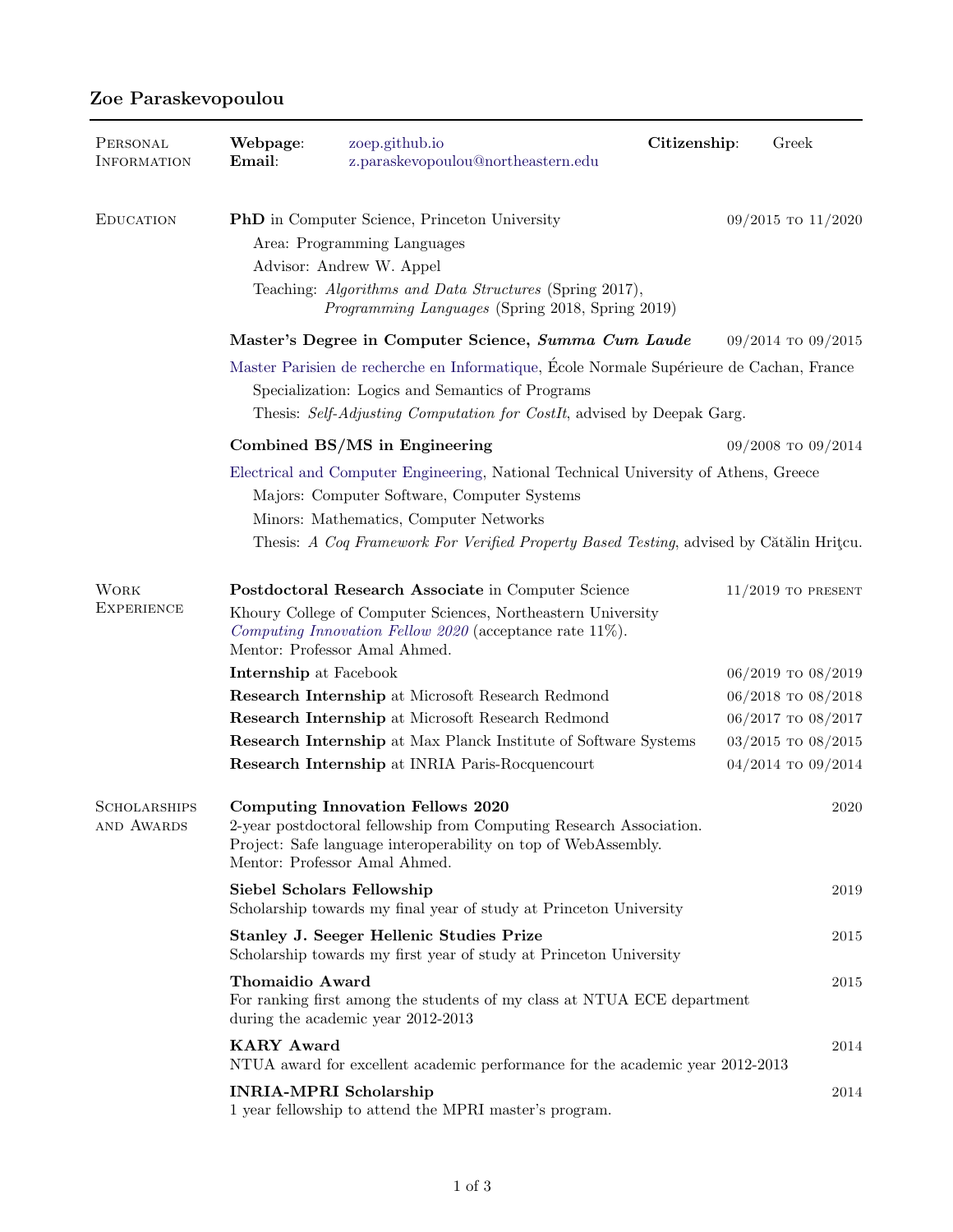| PUBLICATIONS                         | Compiling With Continuations, Correctly.<br>Zoe Paraskevopoulou, and Anvay Grover. In ACM SIGPLAN International Conference on<br>Object-Oriented Programming, Systems, Languages, and Applications (OOPSLA), 2021.                                                                                                                                                                        |                 |  |  |  |
|--------------------------------------|-------------------------------------------------------------------------------------------------------------------------------------------------------------------------------------------------------------------------------------------------------------------------------------------------------------------------------------------------------------------------------------------|-----------------|--|--|--|
|                                      | Compositional Optimizations for Certioq.<br>Zoe Paraskevopoulou, John M. Li, and Andrew Appel. In ACM SIGPLAN International<br>Conference on Functional Programming (ICFP), 2021.                                                                                                                                                                                                         |                 |  |  |  |
|                                      | Closure Conversion is Safe for Space.<br>Zoe Paraskevopoulou, and Andrew W. Appel. In ACM SIGPLAN International Conference<br>on Functional Programming (ICFP), 2019.                                                                                                                                                                                                                     |                 |  |  |  |
|                                      | Meta-F <sup>*</sup> : Proof Automation with SMT, Tactics, and Metaprograms.<br>Guido Martínez, Danel Ahman, Victor Dumitrescu, Nick Giannarakis, Chris Hawblitzel, Cătălin<br>Hritcu, Monal Narasimhamurthy, Zoe Paraskevopoulou, Clément Pit-Claudel, Jonathan Protzenko,<br>Tahina Ramananandro, Aseem Rastogi, and Nikhil Swamy. In European Symposium on<br>Programming (ESOP), 2019. |                 |  |  |  |
|                                      | Generating Good Generators for Inductive Relations.<br>Leonidas Lampropoulos, Zoe Paraskevopoulou, and Benjamin Pierce. In ACM SIGPLAN<br>Symposium on Principles of Programming Languages (POPL), 2018.                                                                                                                                                                                  |                 |  |  |  |
|                                      | A type theory for incremental computational complexity with control flow changes.<br>Ezgi Cicek, Zoe Paraskevopoulou, and Deepak Garg. In ACM SIGPLAN International Conference<br>on Functional Programming (ICFP), 2016.                                                                                                                                                                 |                 |  |  |  |
|                                      | Foundational Property-Based Testing.<br>Zoe Paraskevopoulou, Cătălin Hrițcu, Maxime Dénès, Leonidas Lampropoulos, and Benjamin<br>C. Pierce. In 6th International Conference on Interactive Theorem Proving (ITP), 2015.                                                                                                                                                                  |                 |  |  |  |
| WORKSHOP<br>PAPERS                   | ML as a Tactic Language, Again.<br>Guido Martínez, Danel Ahman, Victor Dumitrescu, Nick Giannarakis, Chris Hawblitzel, Cătălin<br>Hritcu, Monal Narasimhamurthy, Zoe Paraskevopoulou, Clément Pit-Claudel, Jonathan Protzenko,<br>Tahina Ramananandro, Aseem Rastogi, and Nikhil Swamy. ML 2018.                                                                                          |                 |  |  |  |
|                                      | CertiCoq: A verified compiler for Coq (Extended Abstract).<br>Abhishek Anand, Andrew Appel, Greg Morrisett, Zoe Paraskevopoulou, Randy Pollack, Olivier<br>Savary Belanger, Matthieu Sozeau, and Matthew Weaver. CoqPL 2017.                                                                                                                                                              |                 |  |  |  |
|                                      | Making our Own Luck: A Language for Random Generators (Extended Abstract).<br>Leonidas Lampropoulos, Benjamin C. Pierce, Cătălin Hritcu, John Hughes, Zoe Paraskevopoulou,<br>and Li-yao Xia. PPS 2016.                                                                                                                                                                                   |                 |  |  |  |
|                                      | A Coq Framework For Verified Property-Based Testing (Extended Abstract).<br>Zoe Paraskevopoulou, Cătălin Hritcu, Maxime Dénès, Leonidas Lampropoulos, and Benjamin<br>C. Pierce. CoqPL 2015.                                                                                                                                                                                              |                 |  |  |  |
|                                      | QuickChick: Property-Based Testing for Coq.<br>Maxime Dénès, Cătălin Hrițcu, Leonidas Lampropoulos, Zoe Paraskevopoulou, and Benjamin<br>C. Pierce. The 6th Coq Workshop. July 2014.                                                                                                                                                                                                      |                 |  |  |  |
| <b>OTHER COURSES</b><br>AND SEMINARS | Dagstuhl Seminar: Secure Compilation. Invited participant.                                                                                                                                                                                                                                                                                                                                | <b>MAY 2018</b> |  |  |  |
|                                      | <b>Summer School</b> in Applied Functional Programming in Haskell<br>Utrecht University, Netherlands.                                                                                                                                                                                                                                                                                     | AUGUST 2013     |  |  |  |
| <b>SERVICE</b>                       | Program Committee, PEPM 2022                                                                                                                                                                                                                                                                                                                                                              |                 |  |  |  |
|                                      | Program Committee, CPP 2022                                                                                                                                                                                                                                                                                                                                                               |                 |  |  |  |
|                                      | Workshops Co-char, ICFP 2021                                                                                                                                                                                                                                                                                                                                                              |                 |  |  |  |
|                                      | Program Committee, PriSC 2021                                                                                                                                                                                                                                                                                                                                                             |                 |  |  |  |